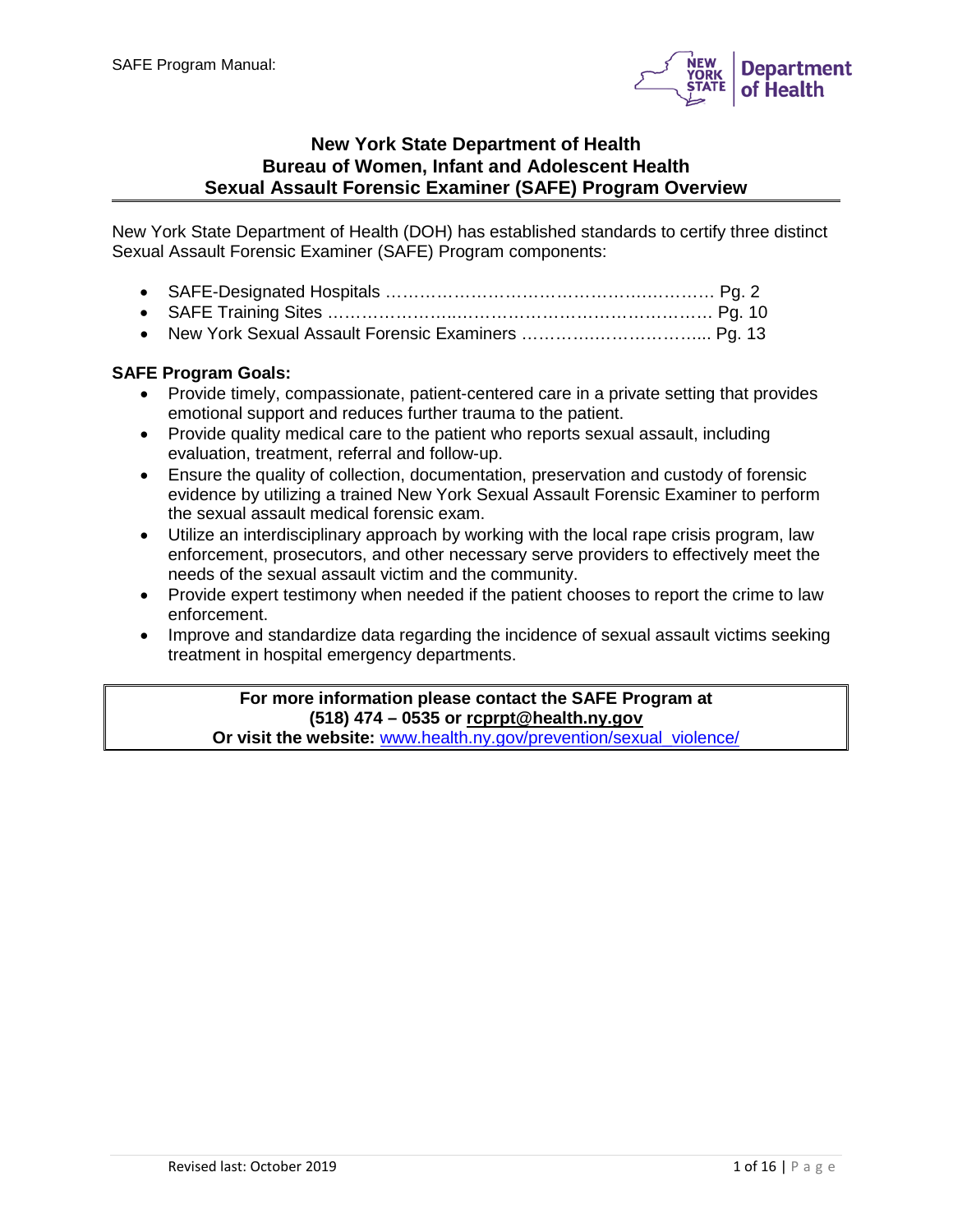

# **Sexual Assault Forensic Examiner (SAFE)-Designated Hospital Program Standards**

Hospital administration seeking SAFE designation can apply to the Bureau of Women, Infant, and Adolescent Health (BWIAH) at any time. Once approved, a provider agreement with DOH, Division of Family Health obligates all hospitals to provide services consistent with the requirements listed here. SAFE hospital designation is not reviewed by the Office of Health Systems Management or added to the operating certificate but it is listed on the hospital profile.

A comparison of general hospital and SAFE program responsibilities for the care and treatment of sexual assault victims can be found online at [www.health.ny.gov/professionals/safe/hospital\\_requirements.htm.](http://www.health.ny.gov/professionals/safe/hospital_requirements.htm)

## **SAFE Hospital Program Models**

SAFE hospital programs may be housed within the emergency department or in an easily accessible area nearby. Increasingly, hospitals provide a separate sexual assault medical/forensic unit, in an easily accessible area near, but not necessarily within, the emergency department.

Some hospitals may develop a self-contained SAFE program that utilizes hospital staff trained as sexual assault forensic examiners. A self-contained SAFE program will retain responsibility for recruiting, ensuring training and clinical competence of and maintaining call rosters for SAFE staff. Hospitals may use a variety of methods to do this. For example, the hospital may elect to have emergency department staff trained as sexual assault forensic examiners available on each shift. The hospital may need to have another employee on-call to take over the usual duties of the examiner at the time the examiner assumes responsibility for the care of a sexual assault patient. Alternatively, the examiner may be an employee of the hospital, listed on an "on-call" schedule at times when s/he is not on duty. The sexual assault forensic examiner is called into care exclusively for the sexual assault patient.

DOH will consider alternative program models that demonstrate clear accountability and oversight for the program and comply with relevant laws, regulations and program standards and requirements. For example, hospitals with a low volume of sexual assault patients may wish to participate in a regional network system. Under the network program, regionally-based, trained examiners will be available to provide sexual assault exams at several hospitals in a region. The examiners are employees of an outside group (e.g., another hospital, visiting nurse service or private practice). The group serves one or more hospitals and travels to the location of the sexual assault patient. In this model, the hospitals which apply for SAFE programs have examiners from this outside group on-call. The SAFE program must ensure that sexual assault forensic examiners who are on call from an outside group have been appropriately certified by DOH and have been credentialed by the SAFE hospital program.

A hospital must agree to ensure that the following minimum requirements are met throughout its designation as a SAFE hospital program:

- 1. Appropriate administrative and clinical oversight.
- 2. The SAFE program is affiliated with and integrated into the policies, procedures and operations of the hospital, particularly the emergency department.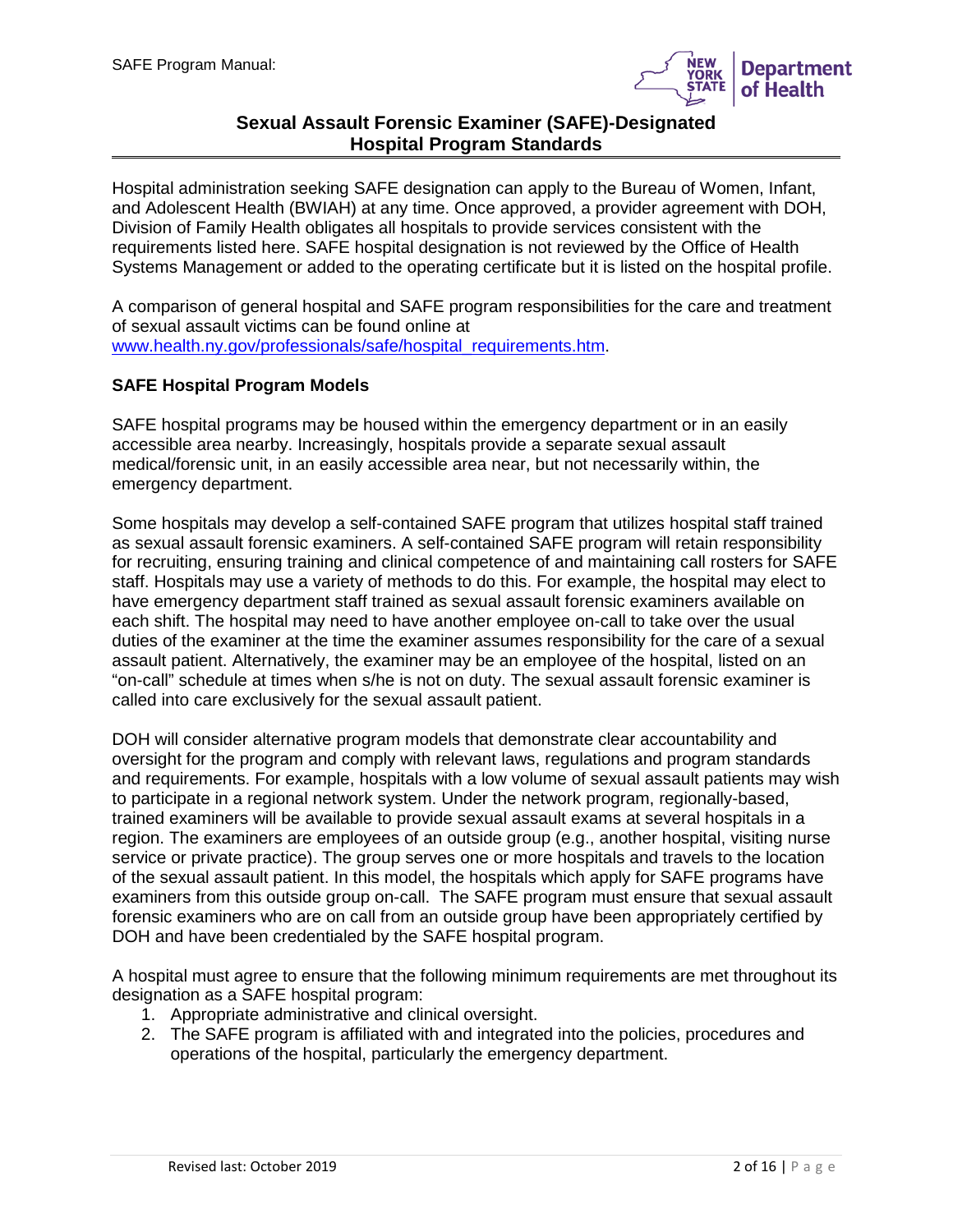

- 3. Initial and ongoing assessment of competency and credentialing of SAFE staff, including certification of sexual assault forensic examiners by DOH (see 'Specialized Staff Training and Availability' below).
- 4. A well-functioning system to provide triage and assessment.
- 5. A well-functioning on-call and back-up call schedule has been developed so that the patient is met by an examiner within 60 minutes of the patient's arrival in the hospital, except when the patient does not disclose a sexual assault at the time of triage, or under exigent circumstances.
- 6. The rape crisis program is contacted immediately to ensure that a rape crisis advocate is available to offer services to the patient.
- 7. Medical/surgical backup is readily available to the sexual assault forensic examiner.
- 8. An appropriately equipped, private, designated room that can accommodate disabled patients and with access to a shower is available when needed for sexual assault exams.
- 9. Medical treatment and forensic examination of sexual assault survivors is provided in compliance with all relevant laws and regulations and consistent with generally accepted standards of care, including OVAW's *'A National Protocol for Sexual Assault Medical Forensic Examinations Adults/Adolescents'.*
- 10. Prophylaxis for sexually transmitted diseases, HIV and hepatitis B, and prophylaxis against pregnancy resulting from a sexual assault (emergency contraception) is provided on site.
- 11. The New York State Sexual Offense Evidence Collection Kit is used unless a patient refuses to have evidence collected and evidence is maintained and collected as required by PHL 2805-i.
- 12. The Drug Facilitated Sexual Assault (DFSA) kit is available and used when applicable.
- 13. Replacement clothing is provided to the patient before leaving the hospital.
- 14. Referral and follow-up regarding medical treatment is provided.
- 15. Patient is referred to counseling and support and other needed services.
- 16. Safe discharge is assured for the patient.
- 17. Medical and forensic SAFE services are appropriately documented.
- 18. Information is collected related to the provision of services to victims of sexual assault and confidentiality of the data is ensured.
- 19. An effective system of continuous quality improvement is established to ensure SAFE medical and forensic services are compliant with generally accepted standards of care.

In all models, the hospital's obligation to provide medical screening and emergency treatment or transfer per the US Emergency Medical Treatment and Labor Act (EMTALA) 42 USC 1395 (dd) remains the same. For all sexual assault patients who require medical transfer, forensic evidence collection should be done at the hospital accepting the transferred patient.

Sexual assault forensic exam services do not replace the care that would normally be provided to patients in an emergency department. Sexual assault patients will receive the same intake and screening that any patient would receive in any emergency department. However, under the SAFE hospital program, sexual assault patients will be accorded a high priority in the emergency department and can be transferred to the SAFE program as soon as is medically feasible.

Hospital emergency staff should immediately implement the following protocol upon arrival of the patient in the emergency department: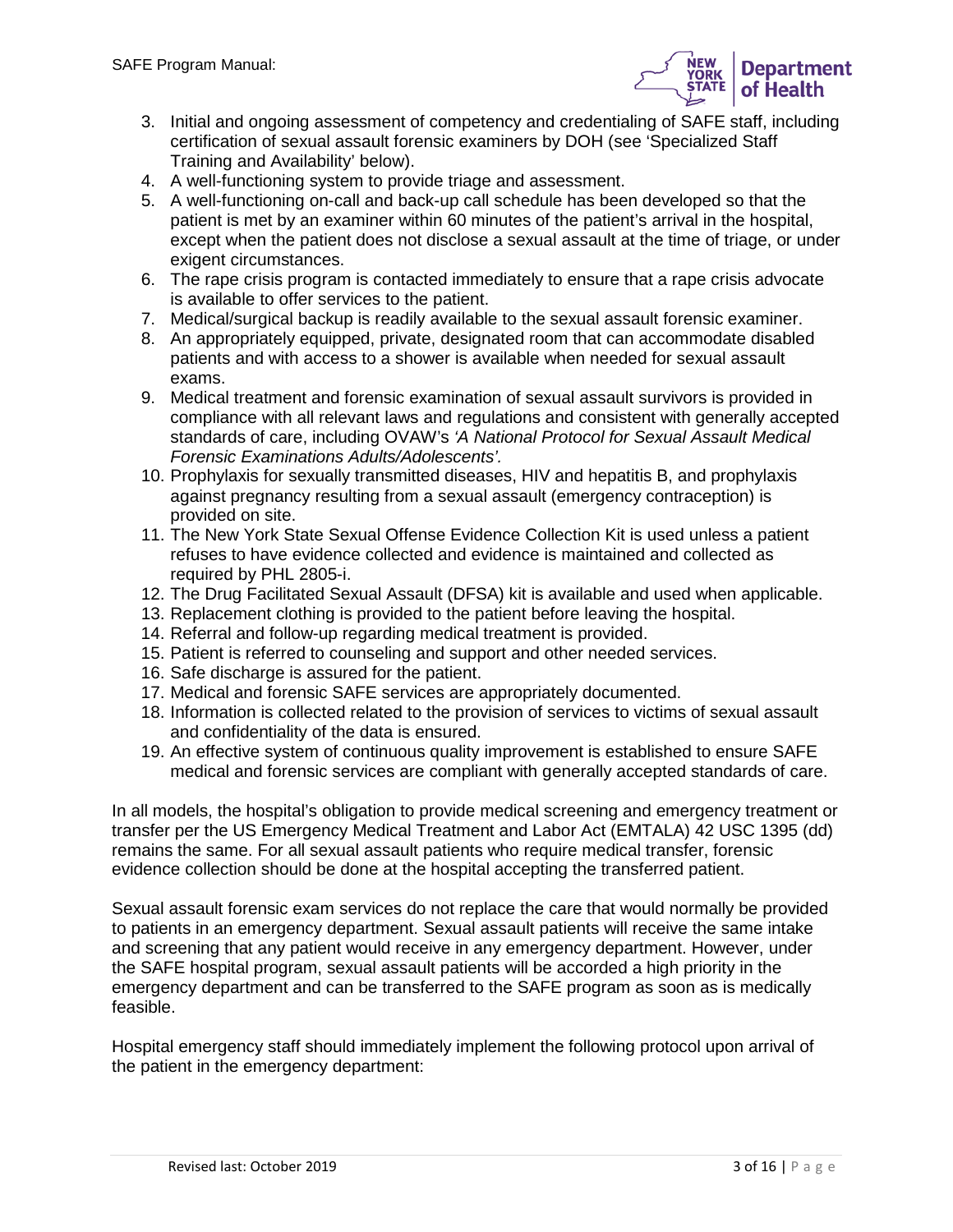

- 1. Provide triage and assessment in a timely manner (See 'Sample Form for Consent/Refusal and Evidentiary log'. Consider local protocols and interdisciplinary requirements to develop a standardized assessment tool).
- 2. Contact the sexual assault forensic examiner when the patient discloses that s/he has been sexually assaulted.
- 3. Contact a rape crisis advocate immediately after contact was made to the sexual assault forensic examiner.
- 4. Be available for consultation and support of SAFE program staff and sexual assault forensic examiner.
- 5. Assist in obtaining necessary tests and medications.
- 6. Assist in arranging referrals and follow-up services.

In addition, the SAFE program staff and sexual assault forensic examiner must have readily available access to medical/surgical back-up as needed, which, in addition to the emergency department, may include general surgery, obstetrics/gynecology, pediatrics, urology and psychiatry.

## **Interdisciplinary Model**

SAFE hospital programs are required to participate in an interdisciplinary/community task force. The task force should be formalized through a Memorandum of Understanding (MOU). The task force should include representation from the SAFE hospital program, emergency department, hospital administration, local rape crisis program, law enforcement, prosecuting attorneys (including a special sex crimes unit where available), emergency medical services, local colleges (including security and health services) and other health and human service agencies that may provide follow-up services to sexual assault victims. The task force should be actively engaged in assessing community needs and should convene on an ongoing basis to ensure coordination and resolution of issues related to existing programs. The task force can also assist with outreach and education efforts and can provide follow-up services for sexual assault victims.

Hospitals already participating in a sexual assault task force whose mission or goal is consistent with the SAFE hospital program goals will be considered to meet this requirement. If there is a sexual assault task force already serving the community, it is not recommended that hospitals establish a new task force. In areas where there is a regional network system, a single task force involving several hospitals, the provider of sexual assault examiner services, the rape crisis program(s), as well as other appropriate organizations, may be sufficient for program development and ongoing coordination.

Public Health Law 2805-i requires hospitals to inform sexual assault survivors of rape crisis services available within the geographic area and to contact the local rape crisis program to provide the services of an advocate. This works most effectively when the advocate is called at the same time the sexual assault examiner is contacted and offers to provide services directly to the patient. Hospitals applying for SAFE program status must have a cooperative agreement with the local rape crisis program(s) to ensure that all survivors are offered the assistance of an advocate.

There are over 50 DOH-approved rape crisis programs that provide services at over 75 sites. A list of these programs can be found on the DOH website. The DOH has established standards for these programs to train victim advocates. Advocates who complete the 40-hour training can, by law, provide confidential services to victims of sexual assault. Rape crisis program victim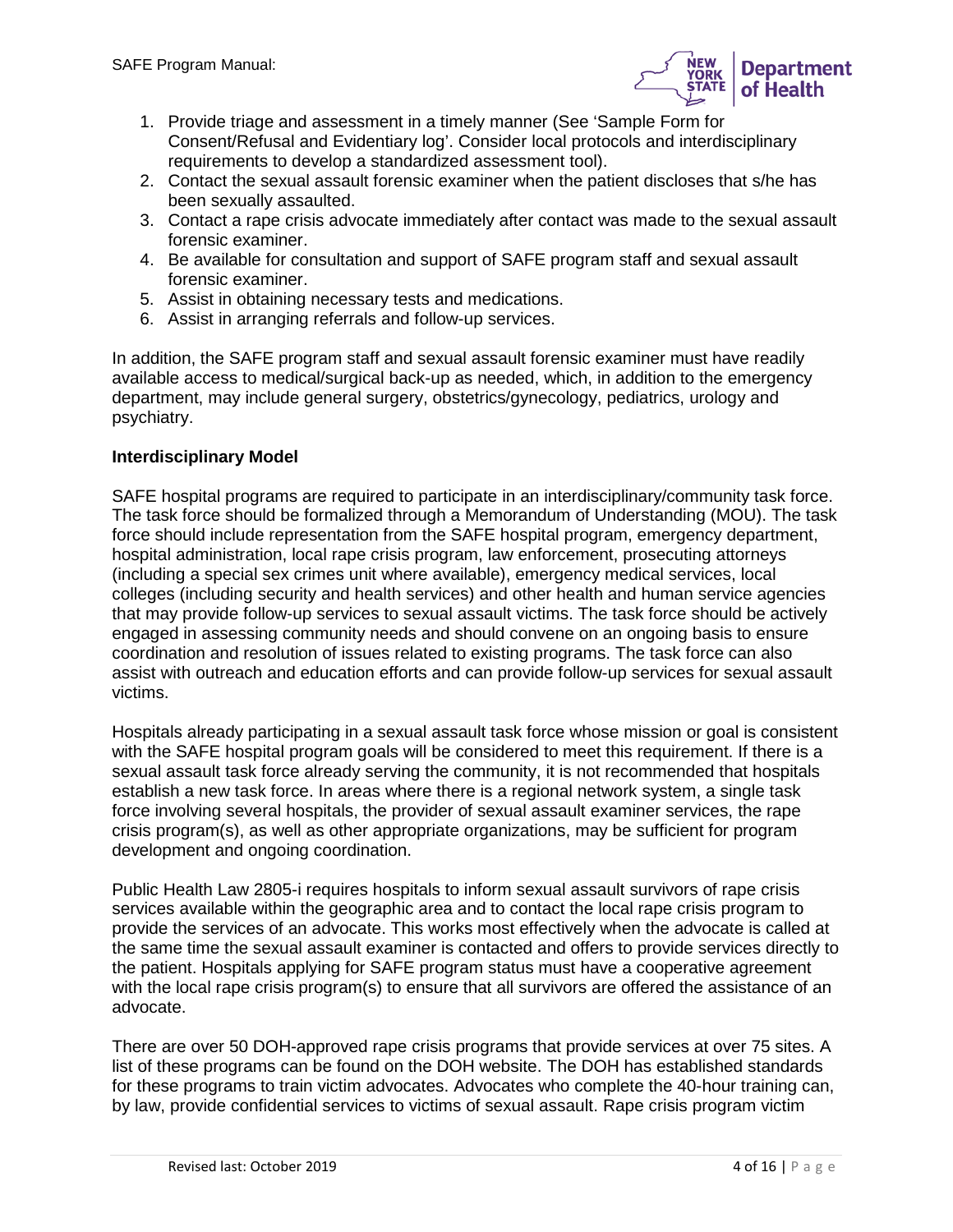

advocates primary focus is to provide calm, consistent support to the patient. While advocates do not provide health care or collect evidence, they enhance the efforts of health care staff through the provision of information regarding medical and legal options, and other resources. They can provide the intervention necessary when patients first arrive for treatment, help patients understand the health care and evidence collection procedures, and counsel family members or friends who may accompany the patient. Advocates are a bridge to the care and services available following the hospital visit.

#### **Organization and Staffing**

The hospital must ensure administrative and clinical oversight for the SAFE program to ensure that care provided to sexual assault victims is consistent with generally accepted standards of care. SAFE programs must have a program director designated to provide oversight and coordination related to the program. If the program director is a clinician, s/he may also directly provide SAFE examination services. However, the director's role in directly providing care should be limited considering other duties.

The program director's position must be integrated within the hospital administrative structure, reporting to the director of the emergency department, the director of nursing, or other appropriate area. The program director will be the liaison with other areas of the hospital and with members of the interdisciplinary/community task force.

For some existing SAFE programs, a program director has been designated who has been hired through some other community-based agency, such as a rape crisis program. In that case, an individual employed by or affiliated with the hospital(s) where SAFE services are provided must be designated to coordinate SAFE activities in the hospital setting in conjunction with the community-based program.

The program director coordinates SAFE staffing, either directly, in a self-contained hospital model, or indirectly through another agency, such as the visiting nurse service in a regional network model. This includes recruiting, education and continuing education, preceptorships, certification and recertification, and establishing on-call and back-up schedules for examiners. The program director works with the interdisciplinary/community task force in developing a community outreach and education plan for the SAFE program.

A medical director for the program is recommended but not required. If there is no medical director for the program, the hospital must ensure that the SAFE program is integrated within the hospital's clinical oversight and quality improvement structure. The hospital must also ensure that physicians and other qualified staff in the hospital emergency department are readily available to write prescriptions, order tests, and perform other functions appropriate as defined within their professional scope of practice.

#### **Specialized Staff Training and Qualifications**

A key component of the SAFE program is a cohort of specially trained individuals who have been prepared through an intensive classroom and preceptor training program to conduct complete sexual assault medical-forensic examinations, collect and preserve evidence and present testimony in the prosecution of sexual assault cases. Every SAFE hospital program is required to have specially trained examiners who are certified by DOH and credentialed per the individual institution's procedures to provide forensic examinations to sexual assault victims.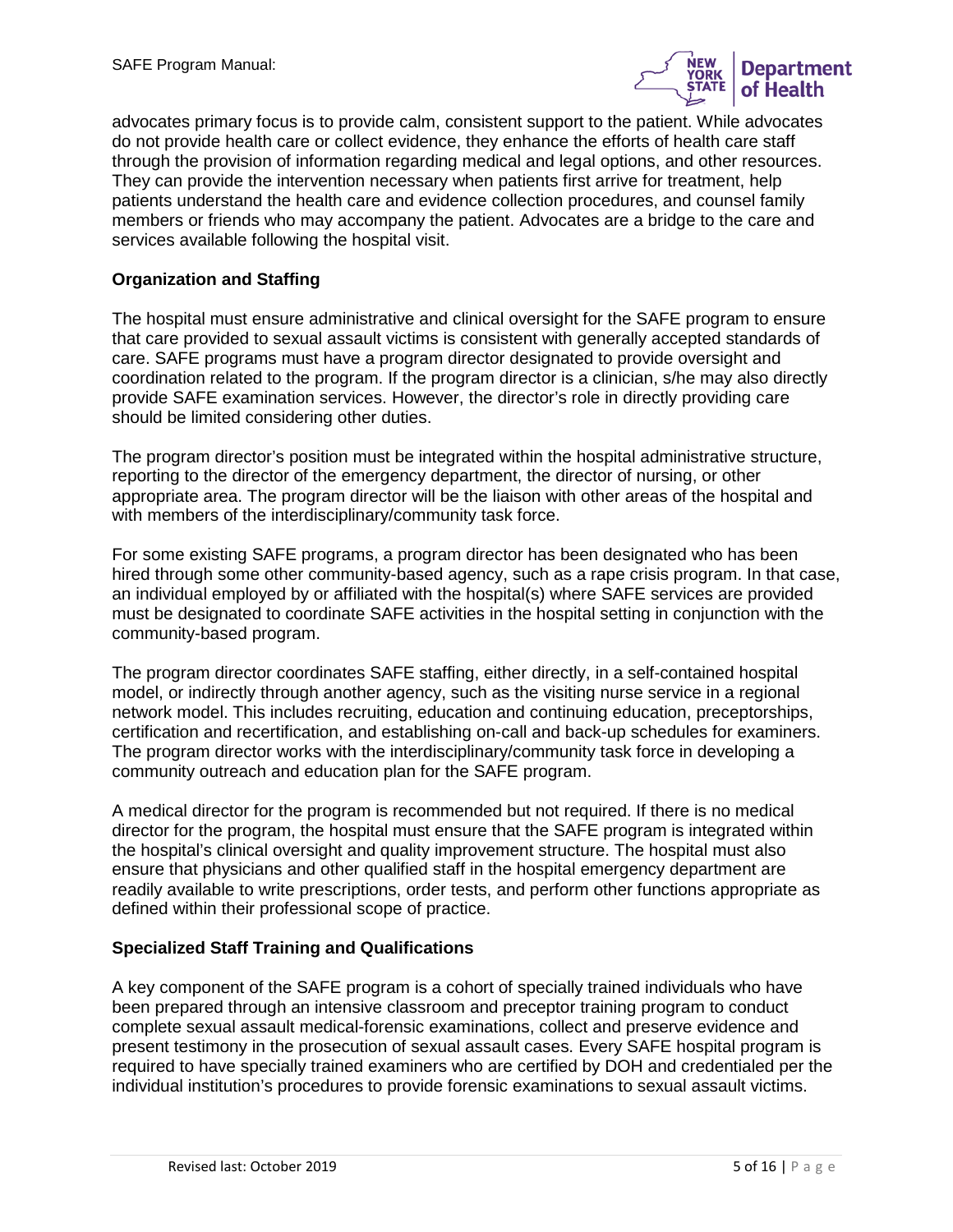

DOH will certify registered nurses, nurse practitioners, physician assistants, and physicians as sexual assault forensic examiners who meet DOH standards. An individual requesting certification by DOH as a sexual assault forensic examiner must perform within the scope of practice of the discipline in which s/he holds a license. See 'SAFE DOH-Certification Standards' on page 14.

Didactic training must also be provided through a program that has been approved by DOH. Only training programs which demonstrate to DOH the ability to provide training that meets the minimum standards and requirements and enter a formal agreement with DOH can provide training related to DOH's issuance of certificates of qualification. See 'SAFE Training Program Standards' on page 11.

### **Treatment Protocol and Standard of Care**

Public Health Law Article 28 requires that, absent exigent circumstances, or unless the patient does not disclose a sexual assault at the time of triage, the sexual assault forensic examiner must meet the patient within 60 minutes of arriving at the hospital. In those rare circumstances when a SAFE program does not have a sexual assault examiner available to perform the examination of the sexual assault patient, the hospital must ensure that the examination and associated treatment is provided in a manner that is consistent with Department standards as described below. An on-call schedule consistent with services available should be established. DOH may review a hospital's compliance with SAFE program standards and rescind a hospital's designation when standards are not being met, e.g., if on-call coverage in a SAFE program falls below an acceptable limit.

Services must comply with all applicable state and federal laws, regulations and standards, including, but not limited to:

- 1. NYS Public Health Law Section 2805-i, Treatment of sexual offense patients and maintenance of evidence in a sexual offense
- 2. NYS Public Health Law Section 2805-p, Emergency treatment of rape survivors
- 3. Regulations Title 10 NYCRR 405.9(c) and 405.19(c)(4), Establishment of hospital protocols and maintenance of sexual offense evidence
- 4. Regulations Title 10 NYCRR 722, Sexual Assault Forensic Examiner (SAFE) Programs
- 5. *'PEP for Victims of Sexual Assault Guidelines'* by the HIV Clinical Guidelines Program (here: [www.hivguidelines.org/pep-for-hiv-prevention/after-sexual-assault/#tab\\_0\)](http://www.hivguidelines.org/pep-for-hiv-prevention/after-sexual-assault/#tab_0)
- 6. OVAW's *'A National Protocol for Sexual Assault Medical Forensic Examinations Adults/Adolescents'*

### **Facilities and Equipment**

SAFE programs are required to have a private, designated room for the performance of exams. The exam room must have access to a shower and must be accessible to the disabled. If possible, there should be a separate waiting area available to the family or friends of the survivor. Required equipment and supplies include the following:

- 1. A universally accessible exam table
- 2. A dedicated colposcope, with the ability to photo document
- 3. An anoscope
- 4. A camera and film
- 5. An ultraviolet light source and bulbs
- 6. A swab dryer
- 7. Specula in different sizes, preferably with light illumination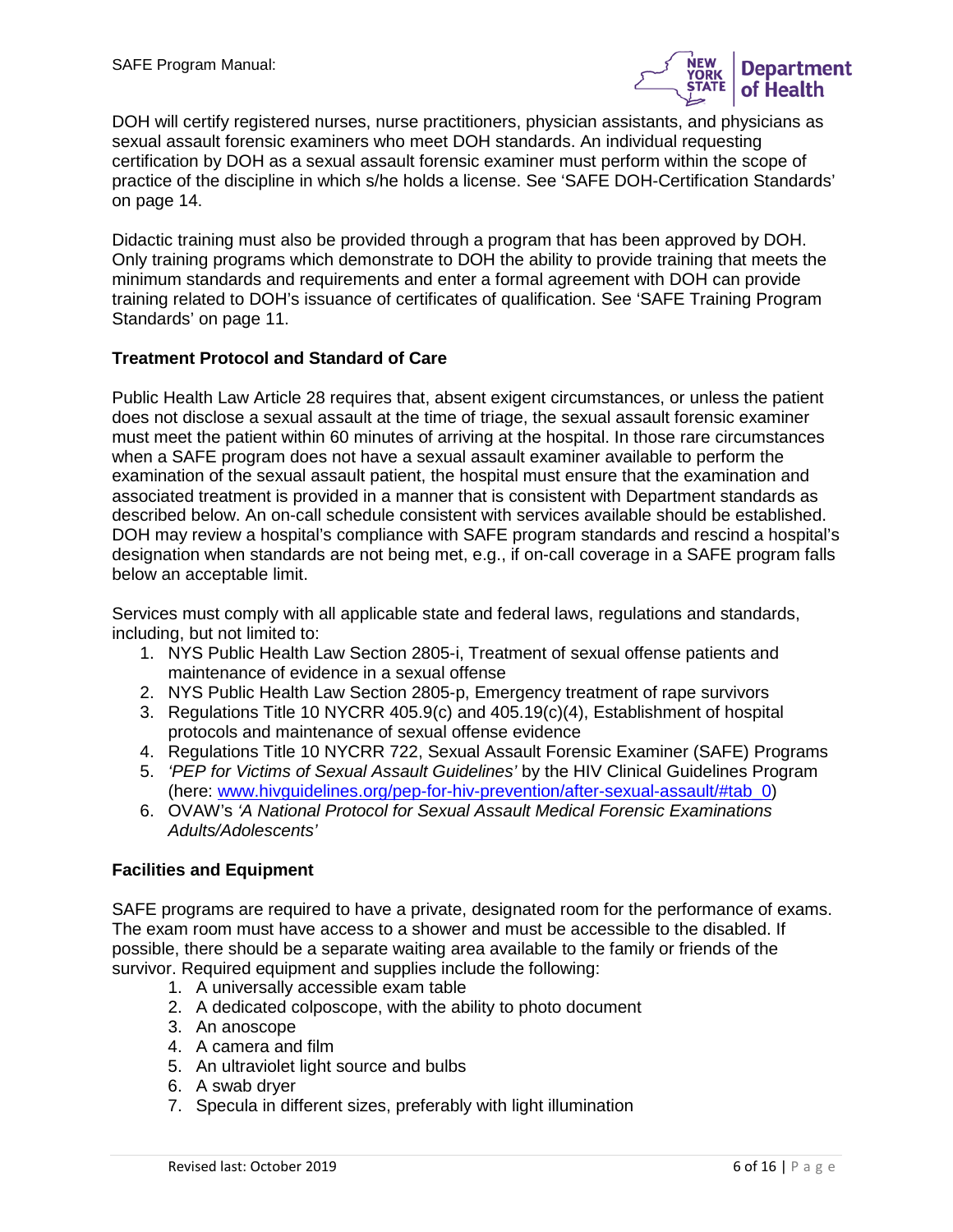

- 8. A supply cart and all necessary supplies
- 9. Portable stand for setting up equipment and supplies
- 10. Locked storage, if needed
- 11. Beepers and/or cell phones as needed
- 12. Phlebotomy equipment
- 13. Other necessary medical supplies
- 14. Other necessary forensic supplies, including brown paper bags, plain labels and envelopes, toluidine blue stain, tape, white paper for collecting trace evidence, forensic urine collection containers
- 15. Office supplies for the SAFE program director
- 16. Replacement clothing for patients to leave the hospital
- 17. New York State Sexual Offense Evidence Collection Kits
- 18. Drug Facilitated Sexual Assault Kits
- 19. Sexual assault patient literature for patient information and resources
- 20. Comprehensive sexual assault assessment forms (see 'Sample Form for Consent/Refusal and Evidentiary log')
- 21. Crime Victim's Board (CVB) claim forms and information
- 22. Copy(ies) of OVAW's *'A National Protocol for Sexual Assault Medical Forensic Examinations Adults/Adolescents'.*
- 23. Emergency contraception brochures for patients either from DOH or approved by DOH.

#### **Data and Evaluation**

SAFE programs are required to keep data related to their activities. These data will enable the SAFE program and the hospital to document the extent of the problem, the level of service, determine the cost of the service and provide information for program planning, quality improvement and evaluation purposes. These data must be provided to DOH and the Division of Criminal Justice Services (if funded by them) on a quarterly and annual basis for use in program monitoring and public health and criminal justice planning. Only aggregate, deidentified data will be provided to these state agencies. DOH may require additional information for program monitoring or statutory or other reporting purposes. At a minimum, SAFE hospital programs approved by DOH will be required to collect the following data on a quarterly and annual basis:

- 1. The number of personnel who are certified as sexual assault forensic examiners.
- 2. The number of sexual assault victims who present at the hospital for services.
- 3. The response time of the sexual assault examiner from the time the call was made to the time the examiner arrived.
- 4. The number of sexual assault exams performed by DOH certified sexual assault forensic examiners.
- 5. The number of sexual assault exams performed by personnel other than DOH certified sexual assault forensic examiners.
- 6. The number of victims seeking services who could not be served.
- 7. The number of inpatient admissions resulting from sexual assaults.
- 8. The number of patients served by age, racial/ethnic status and gender.
- 9. Insurance payer status of victims.
- 10. The number of patients accompanied by a rape crisis advocate.
- 11. The number of patients who refused the services of a rape crisis advocate.
- 12. The number of patients who took HIV prophylaxis.
- 13. The number of patients who refused or were ineligible for HIV prophylaxis.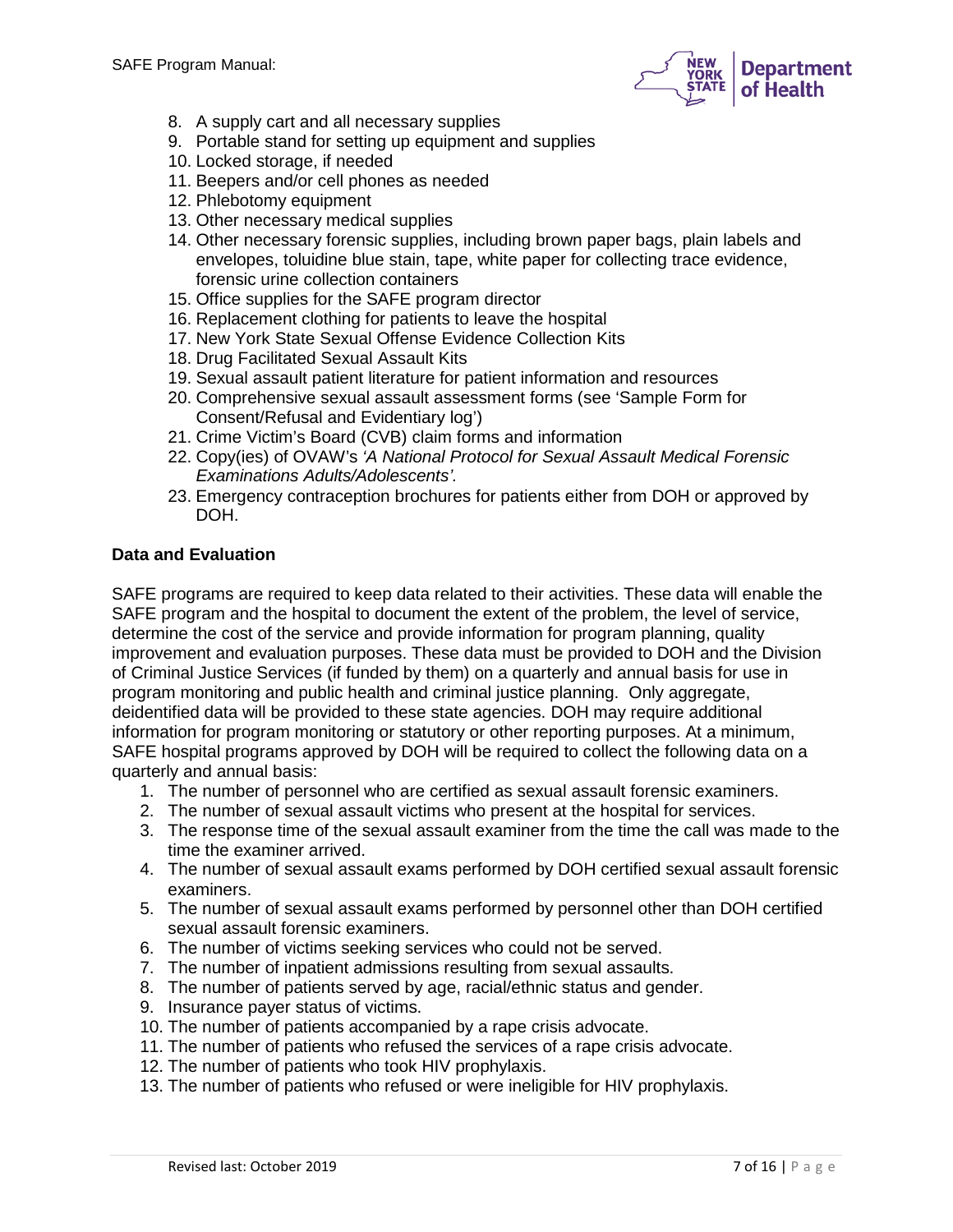

- 14. The number of patients who took prophylaxis against pregnancy related to a sexual assault (emergency contraception).
- 15. The number of examinations where the patient chose to report sexual assault to law enforcement.
- 16. The number of examinations where the patient declined to report sexual assault to law enforcement.
- 17. The number of sexual assault evidence collection kits completed for sexual assault forensic examinations.
- 18. The number of drug facilitated sexual assault kits completed.
- 19. The number of those kits released to law enforcement at the time of the exam.
- 20. The number of those kits released to law enforcement after the exam was completed
- 21. The number of victims who refuse to have evidence collected.
- 22. In collaboration with the interdisciplinary task force, the number of sexual assault case dispositions by SAFE and non-SAFE staff to the extent possible, including:
	- a. the number of arrests
	- b. number of cases referred to prosecution
	- c. number of convictions by plea bargaining
	- d. number of convictions by trial
	- e. number of cases dropped.

Additional data requirements may be identified by DOH.

NOTE: All hospitals will be required to fill out ICD-CM E-codes (external cause of injury codes) or HCPC codes for emergency room patients reporting rape or sexual assault (E960.1) when the SPARCS system is initiated for emergency rooms. This will permit DOH to compare SAFE program hospitals to other institutions in terms of the numbers of these patients treated in SAFE programs compared to hospitals without SAFE programs.

### **Continuous Quality Improvement**

Pursuant to 10 NYCRR 405.9 and 405.19, all hospitals are required to establish protocols regarding the care of patients reporting sexual assault, and to maintain evidence. These protocols apply to all units in which sexual assault victims are treated; including but not limited to medicine, surgery, emergency, obstetric and gynecology, pediatric, mental health, outpatient and inpatient services, and the range of subspecialty services appropriate for victims of sexual assault.

Each hospital must develop and implement written policies and procedures establishing an internal quality improvement program to identify, evaluate, resolve and monitor actual and potential problems in patient care. SAFE programs should be integrated within the hospital's overall quality improvement plan. For SAFE programs, quality improvement components shall include, but not be limited to the following:

- 1. Chart audit performed periodically on a statistically significant number of sexual assault patient records. The hospital must designate an individual(s) to periodically review sexual assault patient records, along with other appropriate information, to determine:
	- a) How long did the patient wait from arrival to exam commencement?
	- b) Were appropriately trained staff available to examine the patient?
	- c) Was all the necessary equipment available?
	- d) Was a rape crisis program advocate called to accompany the patient?
	- e) Was consent appropriately obtained from the patient?
	- f) Did the patient receive appropriate medical treatment?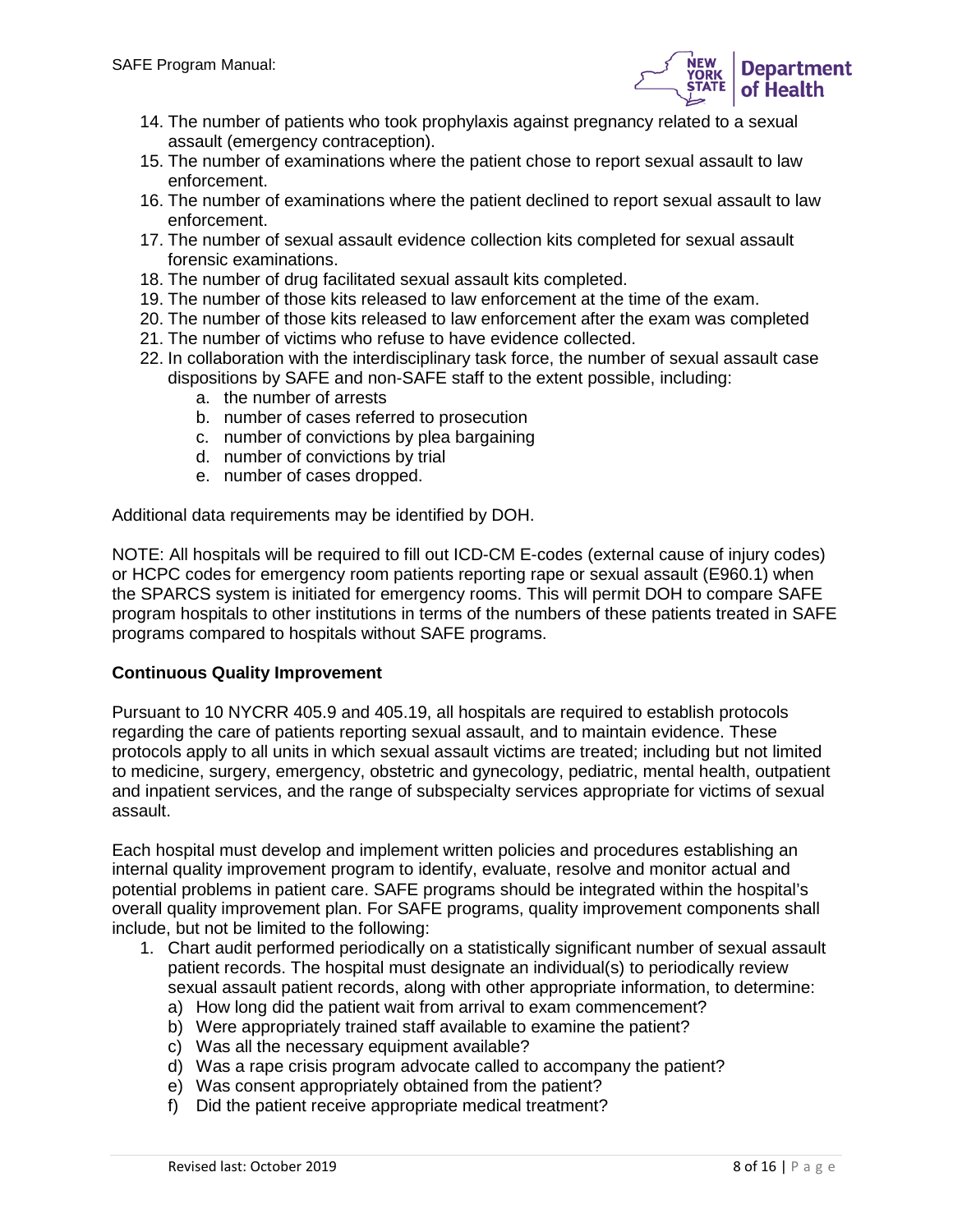

- g) Was HIV prophylaxis recommended in all cases, where appropriate, per 'PEP for Victims of Sexual Assault Guidelines'?
- h) Was HIV prophylaxis made available on-site to all clients requesting this preventive measure?
- i) Did the patient receive appropriate counseling related to pregnancy prophylaxis?
- j) Did the patient receive on-site pregnancy prophylaxis, if requested?
- k) Did the patient receive treatment for STDs?
- l) Was forensic evidence collected in a manner that was consistent with law, regulations and standards, including maintenance of the chain of custody?
- m) Was an appropriate medical and psychosocial referral and follow-up plan developed for the patient?
- n) Was safe discharge assured for the patient?
- o) Was confidentiality maintained?
- 2. A system for developing and recommending corrective actions to resolve identified problems.
- 3. A follow-up process to assure that recommendations and plans of correction are implemented and effective.

DOH-designated SAFE hospital programs are encouraged to work with other area hospitals that have not established SAFE programs to improve the quality of their response to sexual assault patients.

> **For an application please contact the SAFE Program at (518) 474 – 0535 or [rcprpt@health.ny.gov](mailto:rcprpt@health.ny.gov)**

**Or visit the website:** [www.health.ny.gov/prevention/sexual\\_violence/](http://www.health.ny.gov/prevention/sexual_violence/)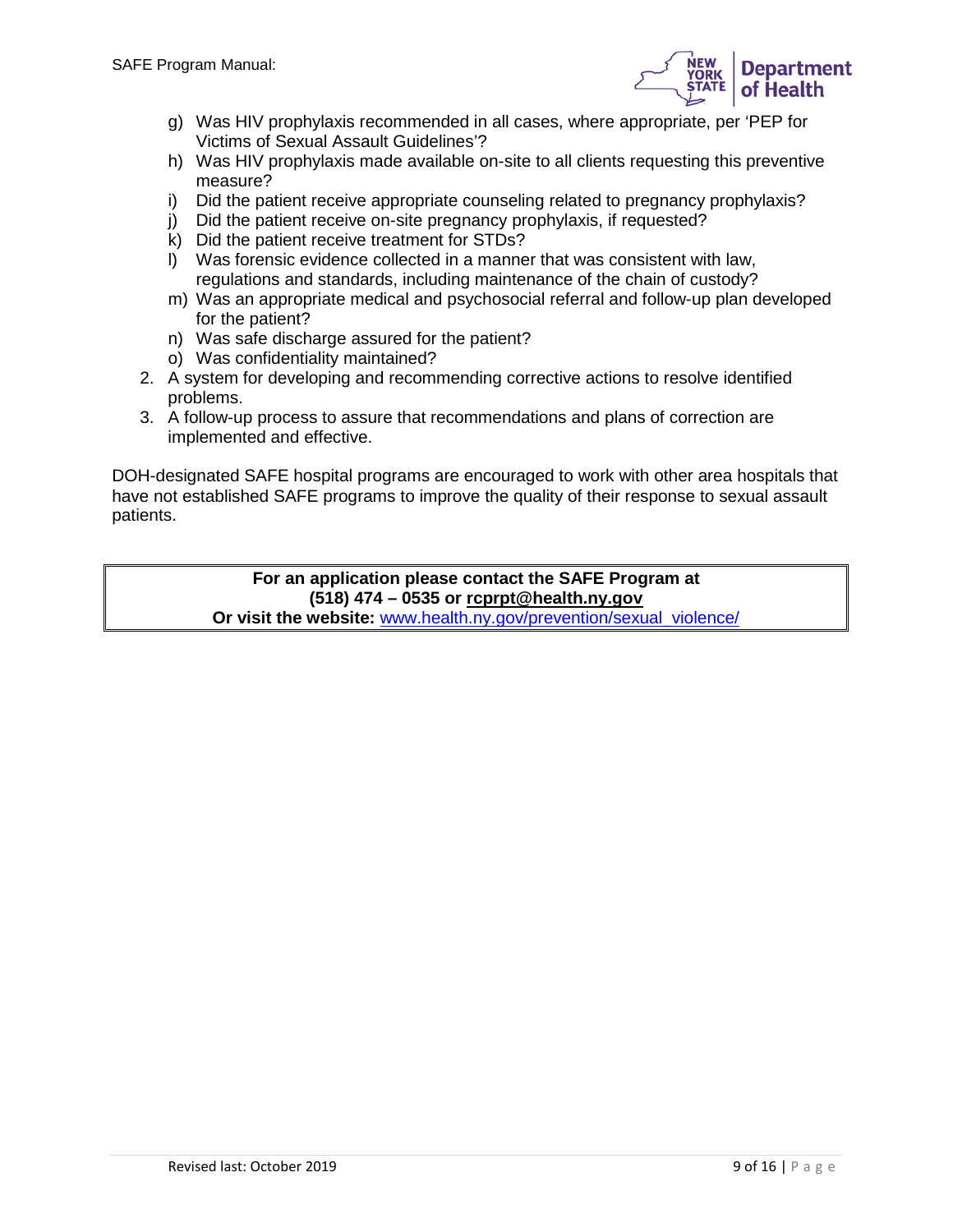

# **Sexual Assault Forensic Examiner (SAFE) Training Sites Standards**

SAFE training programs are essential for any hospital program to establish a cohort of medical professionals who are prepared to conduct sexual assault medical forensic examinations, collect and preserve evidence, and present testimony in the prosecution of sexual assault cases. Only 40-hour didactic and clinical training courses which demonstrate to the Department the ability to provide training that meets the minimum standards and requirements, and enter a formal agreement with the Department, can provide training related to the Department's issuance of certificates of qualifications.

#### **SAFE training programs can be provided by:**

- Accredited college or university
- School of Nursing or Medicine
- Hospital continuing education program
- Other institutions able to meet all training standards

#### **SAFE trainings can be conducted by:**

- Instructors who have demonstrated training experience and expertise in the field of forensic science and sexual assault.
- At least one faculty member must be an active DOH-certified sexual assault forensic examiner.

#### **SAFE Training Program Standards**

All trainings should be consistent with:

- OVAW's *'A National Protocol for Sexual Assault Medical Forensic Examinations Adults/Adolescents'*
- '*PEP for Victims of Sexual Assault Guidelines'* by the HIV Clinical Guidelines Program (here: www.hivguidelines.org/pep-for-hiv-prevention/after-sexual-assault/#tab\_0)
- SAFE DOH-Certification Standards
- SAFE-Designated Hospital Program Standards
- New York State laws and regulations promulgated in relation to the treatment of sexual assault including Public Health Law 2805-i, Public Health Law 2805-p, 10NYCRR 405.19, and 10NYCRR 405.9.
- Any standards developed by the International Association of Forensic Nurses (IAFN) and other such standards developed nationally, as appropriate.

DOH may require additional standards be met if it is determined necessary at the time to ensure sexual assault forensic examiners have been trained in a manner that is consistent with applicable laws, rules, regulation, protocols, standards of care, and SAFE program goals set forth in the 'SAFE Hospital Program Standards'.

### **Training Program Curriculum Requirements**

- A formalized 40-hour curriculum, inclusive of a clinical component.
- The curriculum and associated materials must be updated as needed to reflect new medical and forensic standards for the treatment of victims of sexual assault.
- Sufficient clinical preceptorship and training experiences for students must be provided under qualified supervision.
- The curriculum, course schedule and teaching strategies must be submitted to DOH for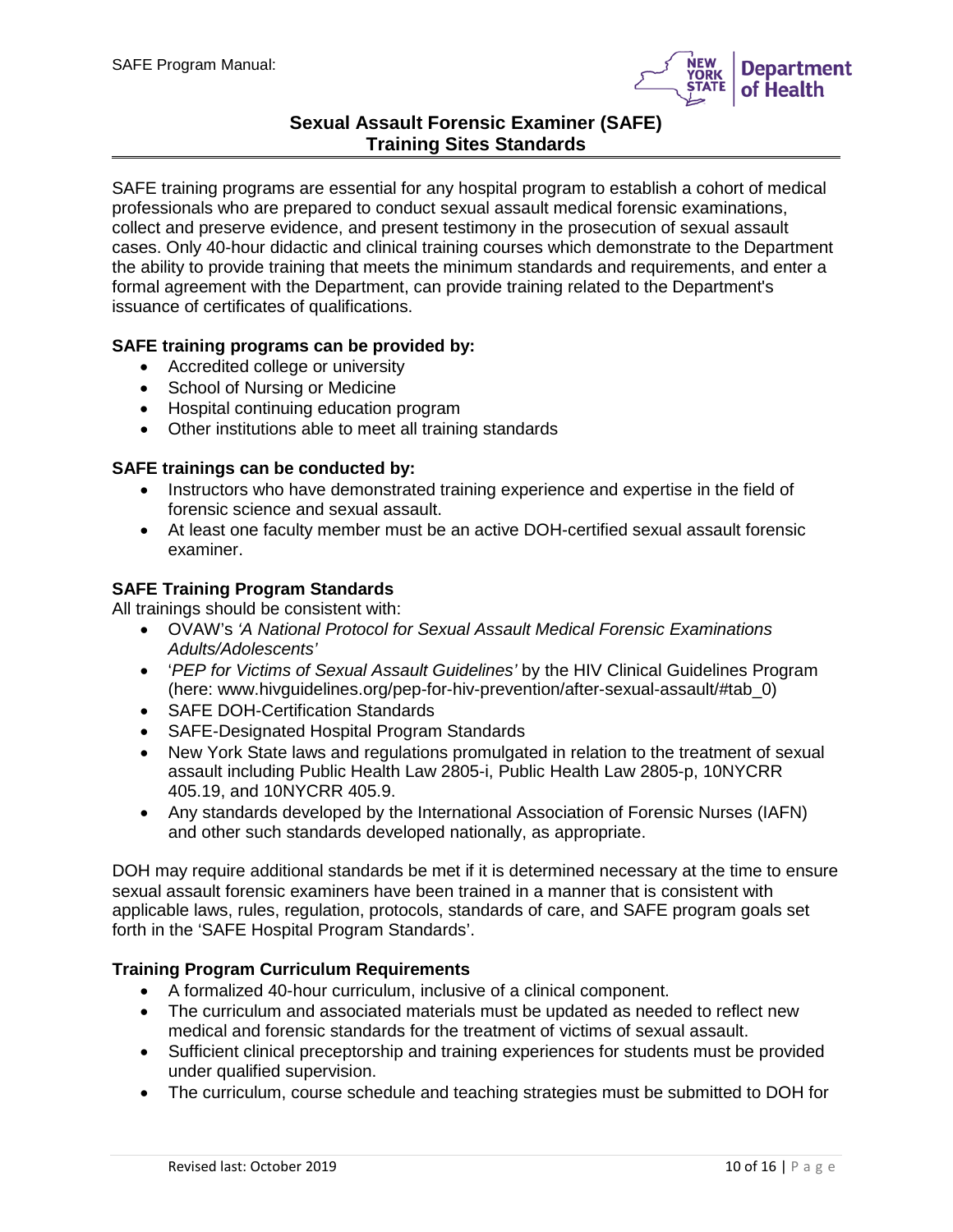

prior approval. Materials shall be designed to ensure that individuals completing the course have the training and experience necessary to provide services in a manner which is consistent with all applicable laws, rules, regulations, protocols, current standards of care, and goals of the SAFE program set forth in the SAFE Hospital Program Standards. The following shall be included at a minimum:

- o Dynamics of sexual assault, types of sexual assaults, myths and facts about sexual assault, post-traumatic stress and rape trauma syndrome, reactions of survivors and significant others, and the importance of a victim-centered, cooperative, interdisciplinary approach in the treatment of sexual assault survivors
- o Sexual assault forensic examiner roles and responsibilities
- o Components of crisis intervention and supportive techniques
- o Cultural/community considerations
- o Providing services to individuals with disabilities
- o Injury detection and documentation
- o Elements of physical assessment and evaluation of the patient reporting sexual assault
- o Collection and handling of forensic evidence
- o Documentation procedures
- $\circ$  Testing for and treatment of sexually transmitted diseases (such as syphilis, gonorrhea, and chlamydia)
- o Testing for and treatment of blood-borne diseases (such as HIV, hepatitis B, and hepatitis C)
- o Pregnancy risk assessment, pregnancy testing, and provision of emergency contraception
- o Use of specialized equipment (colposcope, camera, imaging, photography)
- o Observing and practicing the clinical skills in completing the exam
- o Judicial processes and providing courtroom testimony
- o Adolescents and parental rights
- o Confidentiality and consent
- o Relevant laws, regulations and NYS standards
- o Drug facilitated sexual assault and kit
- o Interviewing skills
- o Ethical issues
- o Long term effects of sexual assault
- o Follow-up and referral

### **Other Training Program Requirements**

- Detailed record keeping of attendance for each segment of the course.
- Regular course evaluations and pre-posttests.
- Documentation of completion for each participant who has successfully demonstrated mastery of all key didactic and clinical competencies.
- Report to DOH the successful completion of demonstrated mastery of all key didactic and clinical competencies for each participant.
- Collect data as specified by DOH regarding the number of individuals trained, as well as other required data, as needed.
- Any training program must be able to provide continuing education credits, course credits or contact hours.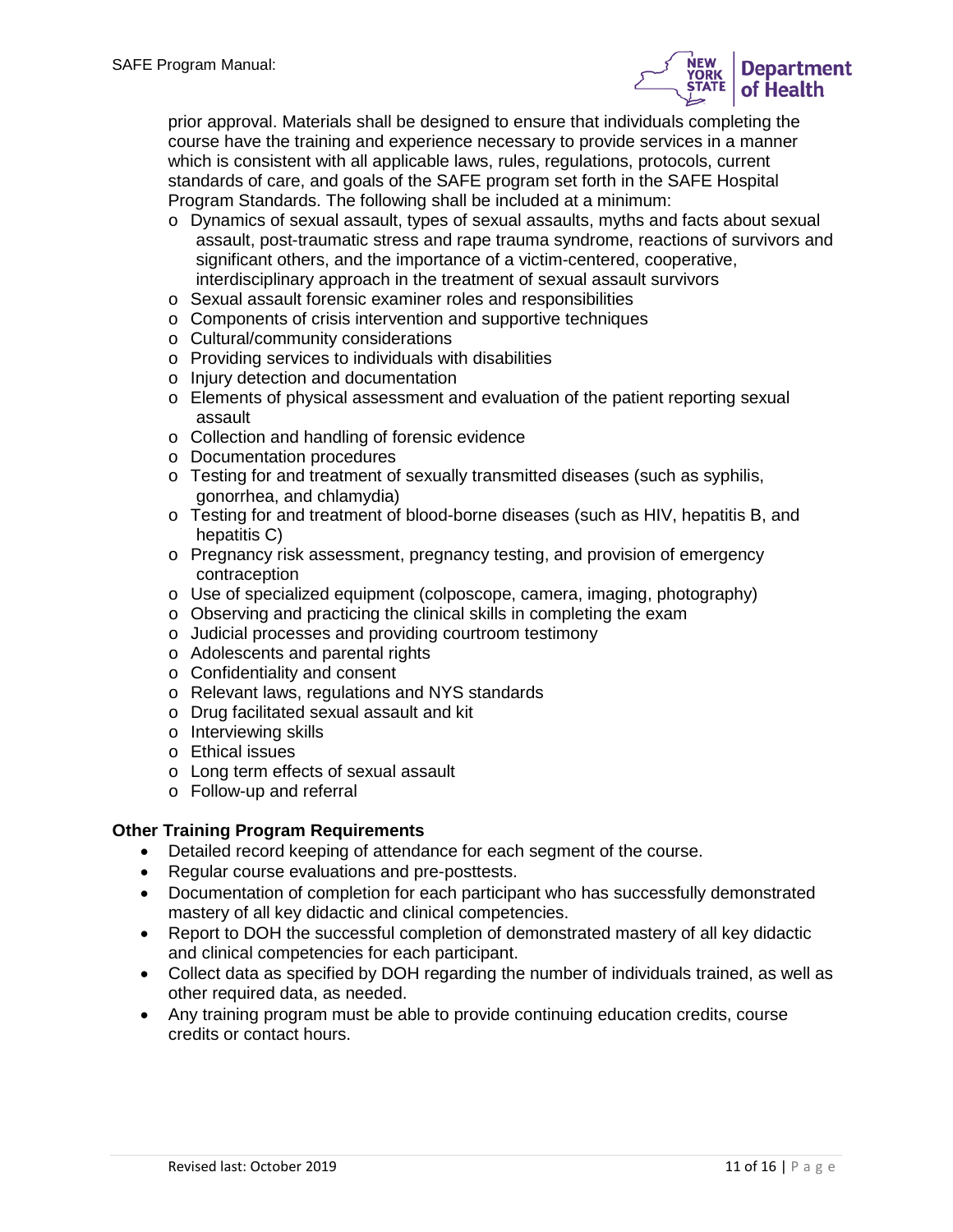

**For an application please contact the SAFE Program at (518) 474 – 0535 or [rcprpt@health.ny.gov](mailto:rcprpt@health.ny.gov) Or visit the website:** [www.health.ny.gov/prevention/sexual\\_violence/](http://www.health.ny.gov/prevention/sexual_violence/)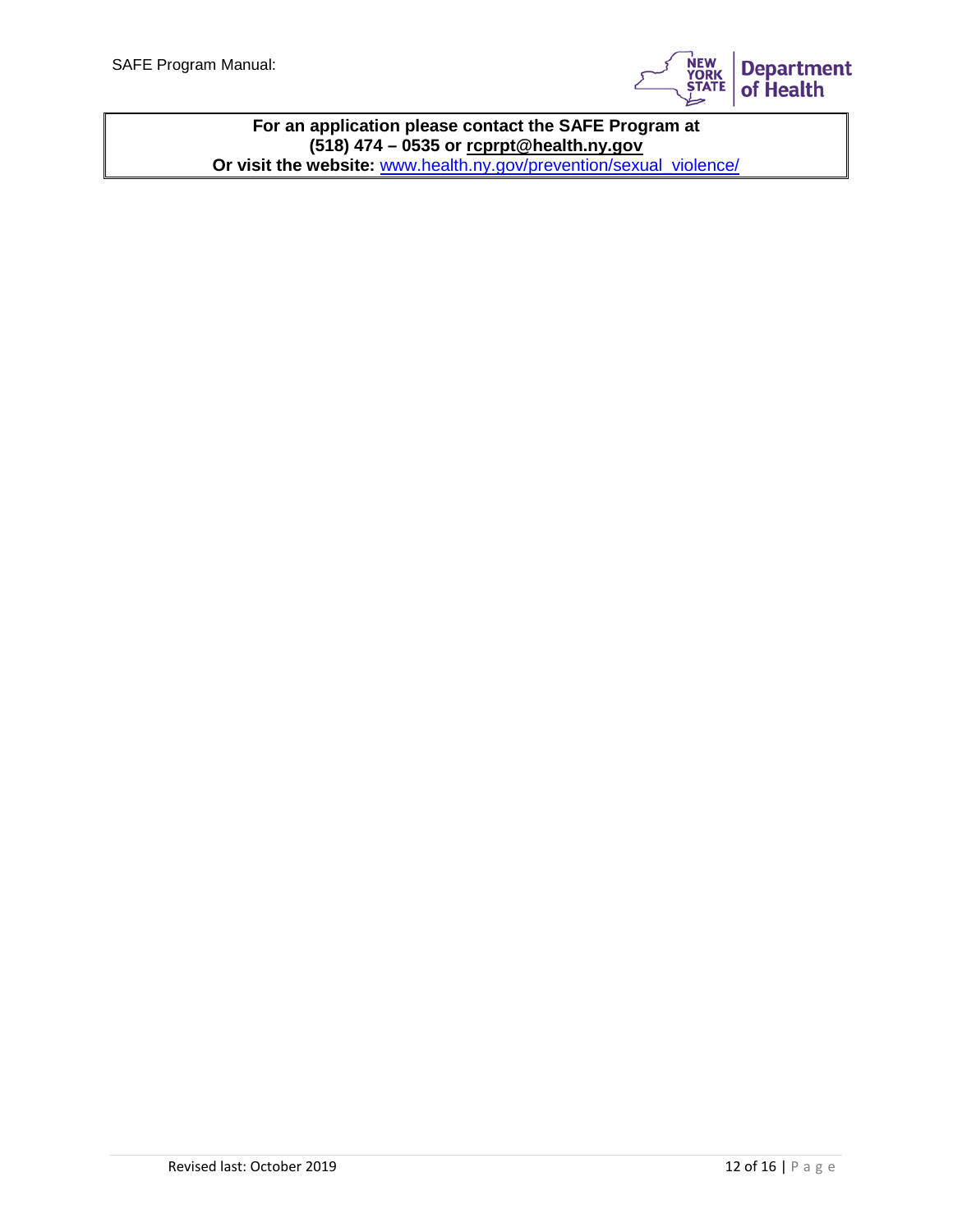

# **New York Sexual Assault Forensic Examiner (NYSAFE) DOH-Certification Standards**

A sexual assault medical forensic exam can be performed by any registered nurse, nurse practitioner, physician's assistant, or physician in any New York State hospital emergency department. The hospital is often the first institutional contact for a victim of sexual assault. The initial response from health care professionals has a profound influence on recovery. However, treatment of sexual assault patients by health care providers and the criminal justice system has not been universally adequate. In response to a lack of consistent, adequate, and sensitive care across the nation, there has been an emergence of health care practitioners known as either Sexual Assault Examiners (SAE), Sexual Assault Nurse Examiners (SANE) or Sexual Assault Forensic Examiners (SAFE). These terms are often used interchangeably. A SAE, SANE, or SAFE who receives certification from the DOH is known as a NYSAFE.

The standard of care for sexual assault patients who present for treatment is comprehensive and high-quality medical care, collection of forensic evidence, and respectful treatment. DOH recommends the use of NYSAFEs in all hospitals to assist in meeting this standard. The use of NYSAFEs is required in hospitals seeking SAFE-designation. NYSAFEs are skilled in collecting and preserving forensic evidence to support prosecution and they are prepared to provide testimony in a court of law. Above all, they provide compassionate emotional support to the sexual assault patient.

## **Qualifications for Certification**

To become certified as a NYSAFE, such individuals shall:

- be registered, certified, or licensed, as appropriate to practice as a nurse, nurse practitioner, physician assistant or physician in the State of New York and perform within their statutory scope of practice.
- have a minimum of one-year, full-time clinical post-graduate experience.
- have successfully completed at least a forty-hour didactic and clinical training course approved by the Department. Individuals who can demonstrate competence in some or all of the course objectives required for DOH approval may be eligible for exemption from those components of the course.
- have completed a competency-based post-course preceptorship.
- have qualified medical oversight.

An application can be found on the DOH SAFE Program website. Applications will only be accepted if the information marked with an asterisk is complete and all signatures are provided. Upon approval, applicants will receive a letter via email to serve as proof of valid certification for a period of three years.

### **Re-Certification**

NYSAFE certification expires every three years. It is the responsibility of the NYSAFE to apply for recertification in the final five months of their current certification period, or no more than four months past the expiration of their last valid certification period.

To become recertified as a NYSAFE, such individuals shall: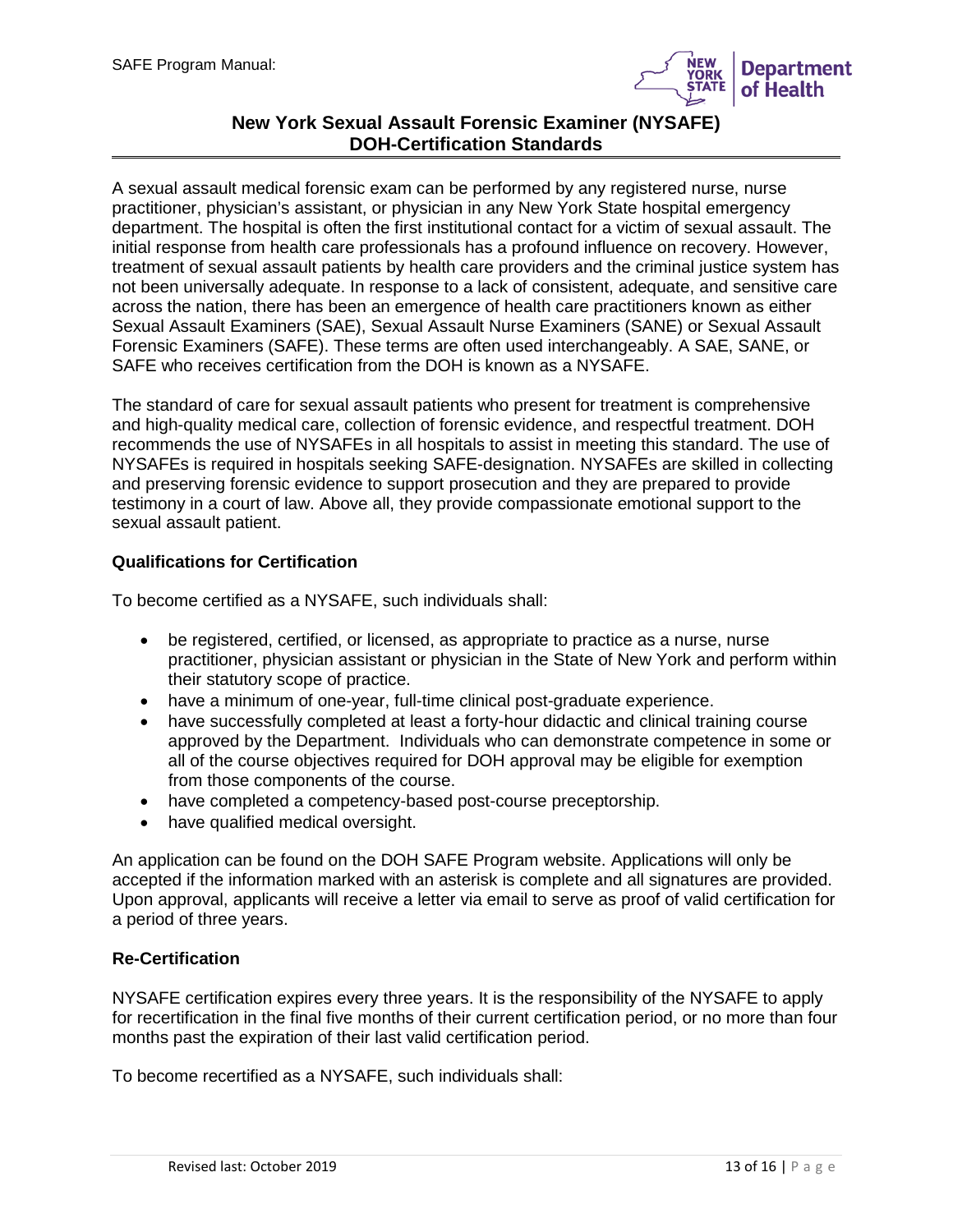

- have completed a minimum of fifteen hours of continuing education in the field of forensic science in the past three years.
- have maintained competency in providing sexual assault examinations. Based upon the examiner's performance of sexual assault exams during the preceding year, the medical director of the SAFE program or other appropriate institution shall attest to the examiner's continuing competency. If the examiner has had more than a one-year lapse in service during the three-year certification period, the medical director must explain how competency was maintained or updated, i.e., by means of repeating training or by other means.
- function with qualified clinical oversight as a sexual assault forensic examiner. A signed letter from the SAFE program or other provider or institution stating that such oversight is provided will satisfy this requirement.

The following topics relate to the care of sexual assault patients. Educational activities related to these topics are acceptable for meeting the 15-hour education requirement for recertification.

- Dynamics of sexual assault
- 
- Sexual assault response teams
- Examiner roles and responsibilities
- 
- Cultural competency Post-exposure care for
- Injury detection and documentation
- Physical assessment and evaluation
- Trauma informed care Collection and handling forensic evidence
	- Documentation procedures
	- Post-exposure care for sexually transmitted diseases
- Crisis intervention Post-exposure care for blood-borne diseases
	- pregnancy
	- Use of specialized equipment
- Judicial processes and courtroom testimony
- Patient and parental rights
- Confidentiality and consent
- Laws, regulations, and standards
- Drug facilitated sexual assault
- Ethical issues
- Follow-up and referral

In addition to accepting any formal CEUs for conferences, workshops, seminars and training, including on-line training, the Department will allow hours for educational activities related to topics listed above that may not result in the issuance of CEUs, for example, independent study, in service education activities and collaborative educational activities with rape crisis programs, law enforcement, domestic violence programs, district attorney offices, medical examiner offices, state and local laboratories and other related organizations. Related precepting, teaching, research and publishing experience will also be accepted. A total of no more than 9 of the 15 hours should be counted for precepting, teaching, research or publishing experience.

A recertification application can be found on the DOH SAFE Program website. Applications will only be accepted if the information marked with an asterisk is complete and all signatures are provided. Upon approval, applicants will receive a letter via email to serve as proof of valid certification for a period of three years.

# **Roles and Responsibilities**

The role of a NYSAFE is to: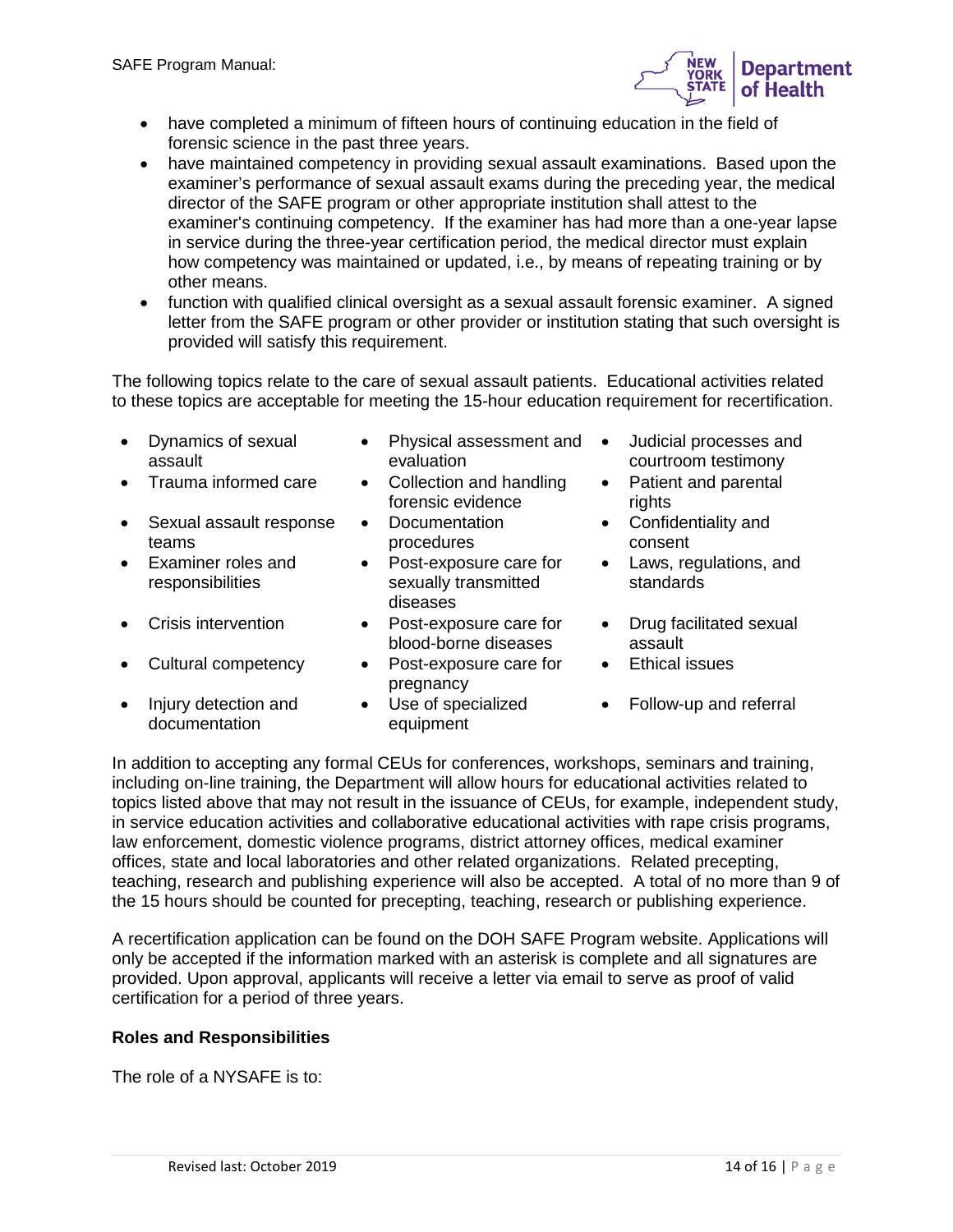

- 1. Ensure that the services of a trained rape crisis program advocate have been offered to the patient prior to treatment and work with the advocate to ensure patient needs are met.
- 2. Maintain patient confidentiality.
- 3. Provide the sexual assault patient with victim-centered, sensitive care which includes a comprehensive medical assessment and evaluation.
- 4. Document injuries.
- 5. Collect and preserve quality forensic evidence using the New York State Sexual Offense Evidence Collection Kit (SOECK) and Drug Facilitated Sexual Assault (DFSA) kit where appropriate and maintain the chain of custody.
- 6. Provide prophylaxis for STDs, HIV and pregnancy prevention if the patient so desires.
- 7. Refer the patient to follow-up medical and psychological care.
- 8. Refer the patient to other emergency medical services as needed.
- 9. Provide testimony as to the findings or act as an expert witness when the case is prosecuted.

A NYSAFE is not to be considered the patient's advocate; to do so would be a conflict in roles and could compromise a NYSAFEs position in the courtroom. The role of the rape crisis advocate is to provide the patient with emotional support, advocacy, information, counseling, and accompaniment services at a time when the patient may be in crisis. To maintain NYSAFEs status as an objective and expert witness, it is recommended that the following information be provided by a rape crisis advocate. In the absence of the rape crisis advocate, the NYSAFE should also provide information about:

- 1. Civil and criminal court proceedings and availability of accompaniment and support throughout the legal process.
- 2. Availability of crime victims' compensation benefits.
- 3. Availability of crisis intervention, telephone and in-person counseling services.

### **Standards of Care**

NYSAFE services must comply with all applicable state and federal laws, regulations, standards and protocols, including the following:

- NYS Public Health Law Section 2805-i, Treatment of sexual offense patients and maintenance of evidence in a sexual offense
- NYS Public Health Law Section 2805-p, Emergency treatment of rape survivors
- Regulations Title 10 NYCRR 405.9(c) and 405.19(c)(4), Establishment of hospital protocols and maintenance of sexual offense evidence
- '*PEP for Victims of Sexual Assault Guidelines'* by the HIV Clinical Guidelines Program (here: [www.hivguidelines.org/pep-for-hiv-prevention/after-sexual-assault/#tab\\_0\)](http://www.hivguidelines.org/pep-for-hiv-prevention/after-sexual-assault/#tab_0)
- OVAW's 'A National Protocol for Sexual Assault Medical Forensic Examinations Adults/Adolescents'

### **Internal Controls**

The purpose of an internal controls protocol is to ensure that all NYSAFE application attestations are signed in good faith. Every year, a random group of applicants will be audited for internal control measures.

To audit NYSAFEs in their first year of certification, applicants will be required to submit the following additional items: